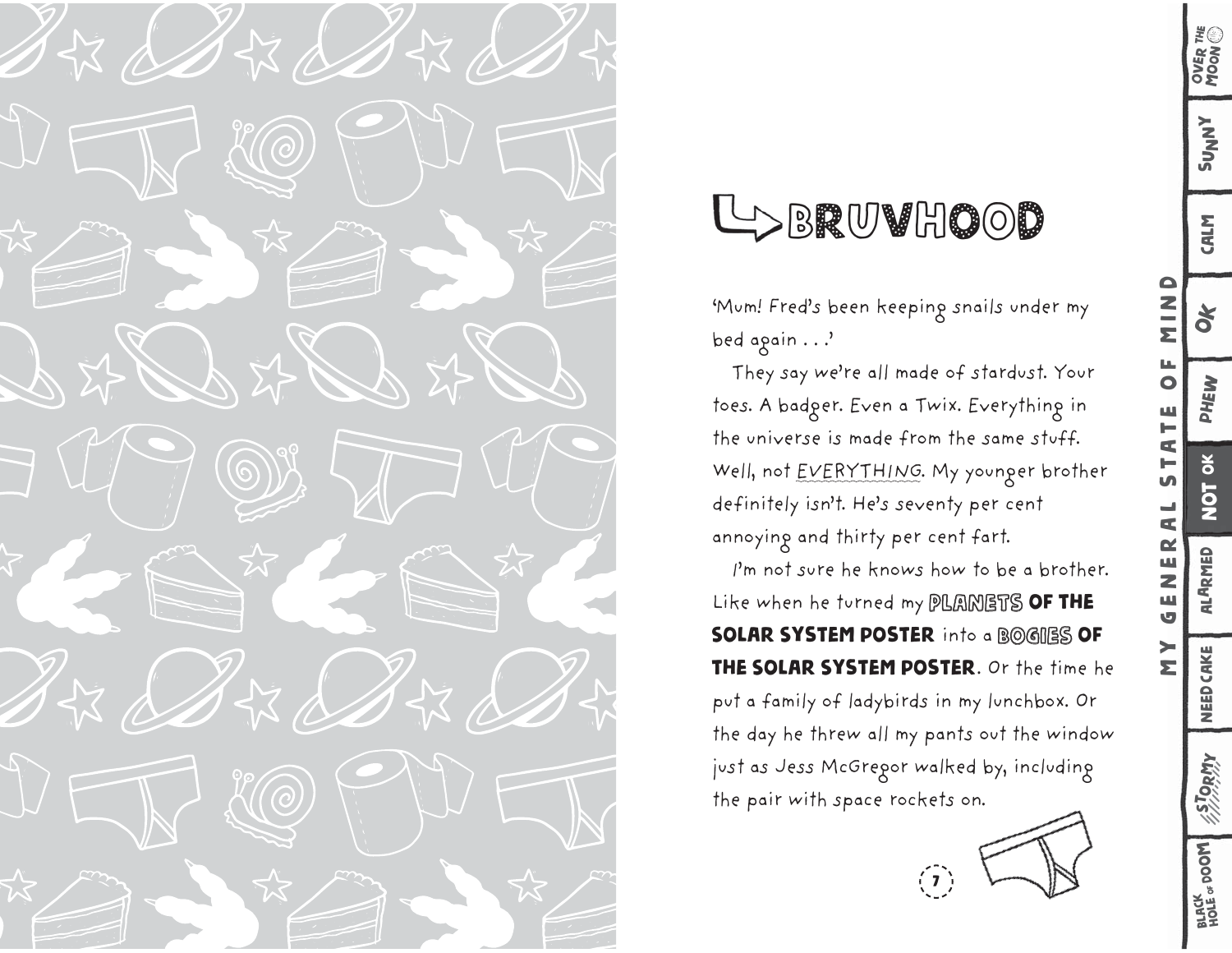the **OVER** moon  $\succeq$  $\mathsf{z}$ n ີສ calm  $\frac{1}{2}$ my general state of mind ok  $\overline{\mathbf{z}}$  $\underline{\mathbf{u}}$  $\bullet$ **PHEW** ш<br>Н  $\overline{F}$ not ok **un**  $\overline{A}$  $\mathbf{\underline{\alpha}}$ **ALARMED**  $\underline{\omega}$ Z Щ  $S_{JQR}^{N}$ y NEED CAKE  $\parallel$  AL  $\bullet$ ≻ **NEED CAKE** Σ

Dad says: 'YOUR BROTHER KNOWS EXACTLY HOW TO BE A BROTHER, STANLEY. THAT BEHAVIOUR IS WELL WITHIN THE NORMAL PARAMETERS OF BROTHERHOOD.'

**Brotherhood** The relationship between brothers. A feeling of friendship, support, and understanding.



My brother stood so far outside the parameters of brotherhood, he's entered into his own warped dimension where licking the cake shop window is acceptable behaviour

At no point in the definition does it say: THE YOUNGER SIBLING ABSOLUTELY HAS TO BE IN JUST HIS PANTS WHENEVER YOUR MATES

8

## CALL ROUND. OH, AND CHECK UNDER YOUR BED FOR WILDLIFE.

'D'you think they're too big for the Hoover?' Mum sighs heavily at the prospect of de-snailing our room.

The only way she can cope with Fred's antics is with MUM O'CLOCK at the end of each day, which involves watching loads of EastEnders.

 'Are you sure we have to share a room?' I ask her as we watch the gastropod molluscs slowly leave a trail over my SKY AT MIGHT poster, creating new constellations as they climb. 'What about the landing cupboard? He could sleep upright like the astronauts on the International Space Station.'

'He can't sleep upright, he's your brother.' Well that's no excuse.

There are at least a hundred billion <sup>p</sup>lanets in the Milky Way. How come I ended up on the same planet as Fred? Mum says he's an effervescent life force.

An effervescent life force doesn't put toothpaste in your

9

m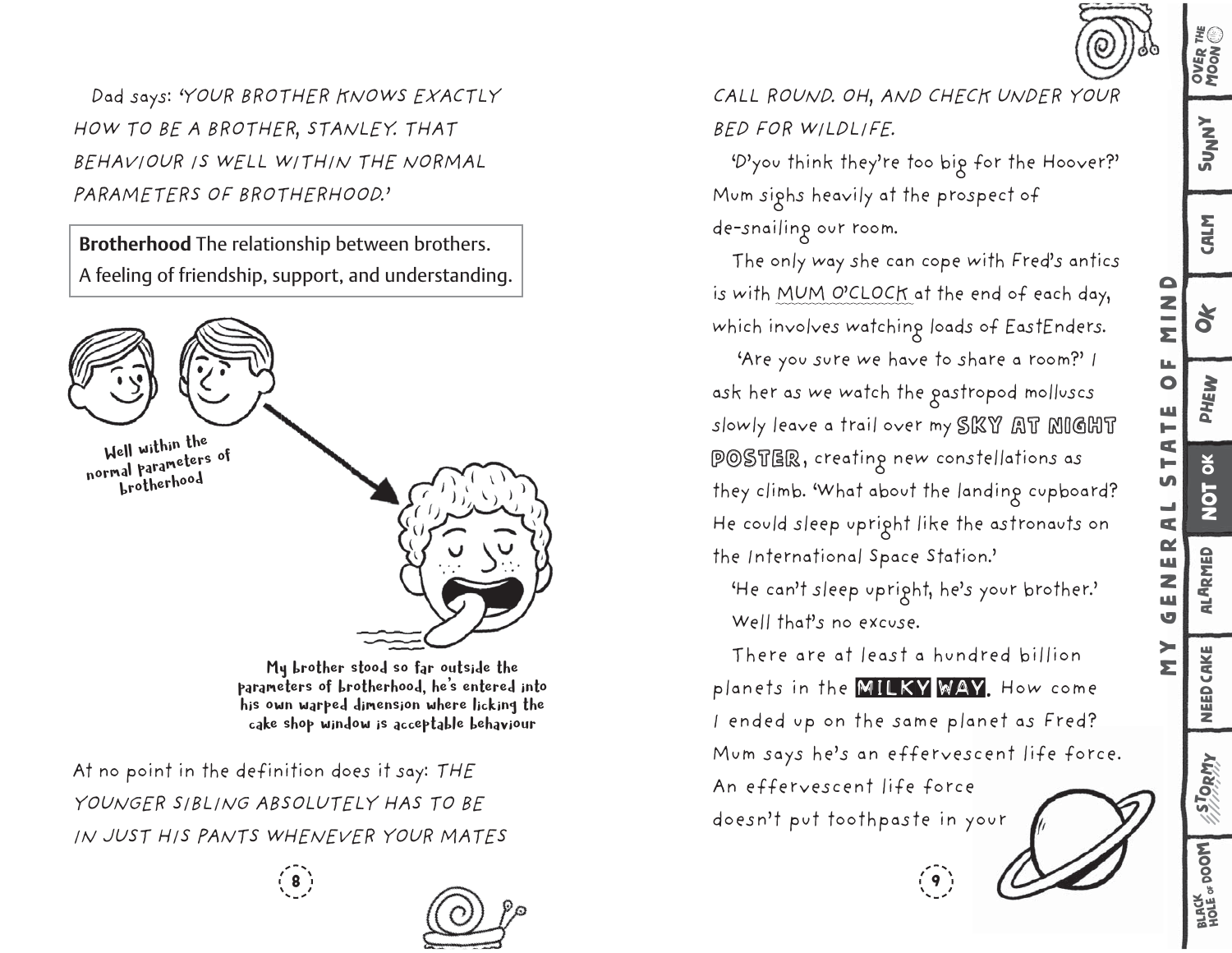$\blacksquare$ 

black hole of doom

slippers. An annoying life force does that.

'You have to take the rough with the smooth,' Mum explains, picking snails off the walls.

She's always quoting her bonkers fridge magnets to try and convince me having a brother is worth it.

Why can't life be like my 1001 SPACE FACTS BOOK? If a few nifty illustrations can help explain a solar eclipse then why not how to understand Freds? There's always one hanging about at your ninth birthday party who would rather play pin the BOGEY on the donkey. Or make the entire buffet null and void at your tenth birthday party by licking all the crisps and putting them back again. Or running about completely

starkers at your eleventh birthday party shouting



to wash their eyes (and hang on a minute, didn't Wee Willie Winkie run about in AT LEAST a nightgown?) Fred should definitely come with diagrams.

<sup>I</sup>'d like a diagram to help explain why Mum called me STANLEY WINSTON FOX. You'd think I'd been named after an ancient great-grandfather with a name like that, wouldn't you? But no. Mum travelled back in time to the eighteen hundreds to find a name buried in an archaeological dig of ridiculous names they hoped nobody would ever dig up again, and then came back to the future to give it to me.

Parents should lay off calling their babies anything until they're old enough to choose their own. Or admit they've got it wrong, like they did with URANUS—a planet that was originally called George and probably wishes it still was. I should have had a cool spacethemed name, especially as I have seven freckles on my right cheek shaped like the Plough. Which people love to point out to me all the time, even though

11

IT'S ON MY FACE.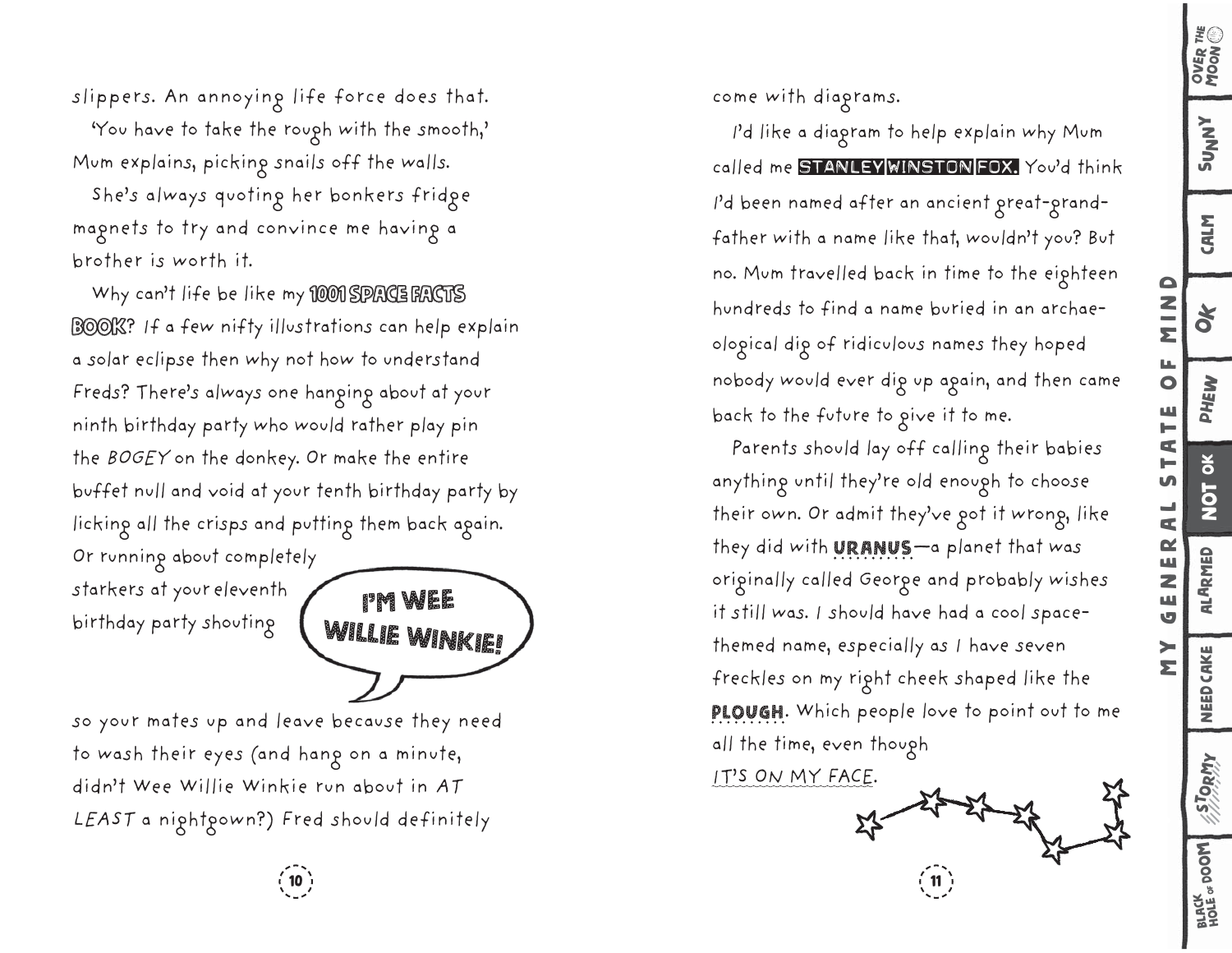My younger brother fared slightly better on the name front: FREDERICK ALBERT FOX. Pretty apt his initials spell FAF seeing as that's what he spends a hundred per cent of his time doing.

## Faffing About Achieved By Fred This Week



 'Can we be brothers for ever, Stan?' Fred dashes in, ignoring the snail chaos, and trampolining on my bed whilst scoffing toast to make sure there are

more crumbs than duvet left on my bed. 'Well yeah. Dur.'

Because we actually ARE brothers. Have been since he was born. And did I have a say in this? No. All of a sudden I was expected to share my parents (and by share I mean not share at all):



my general state of mind

 $\mathbf{\underline{\alpha}}$ 

 $\frac{4}{5}$ 

цЦ.  $\bullet$ 

≻

Σ

 $\mathbf{u}$ پ  $\mathbf{C}$ 

 $\bullet$ 

 $\frac{z}{z}$ 

Lь.  $\bullet$ 

щ

 $\blacksquare$ FA OVER THE

calm sunny

CALM

**THUNS** 

ok

**PHEW** 

black hole of doom

**STORM** 

STORMY NEED CARE ALARMED NOT OK PHEW

**NEED CAKE** 

**ALARMED** 

not ok

'OF COURSE NOT STANLEY, HE'S GOING TO BRING JOY TO OUR LIVES FOR EVER.'



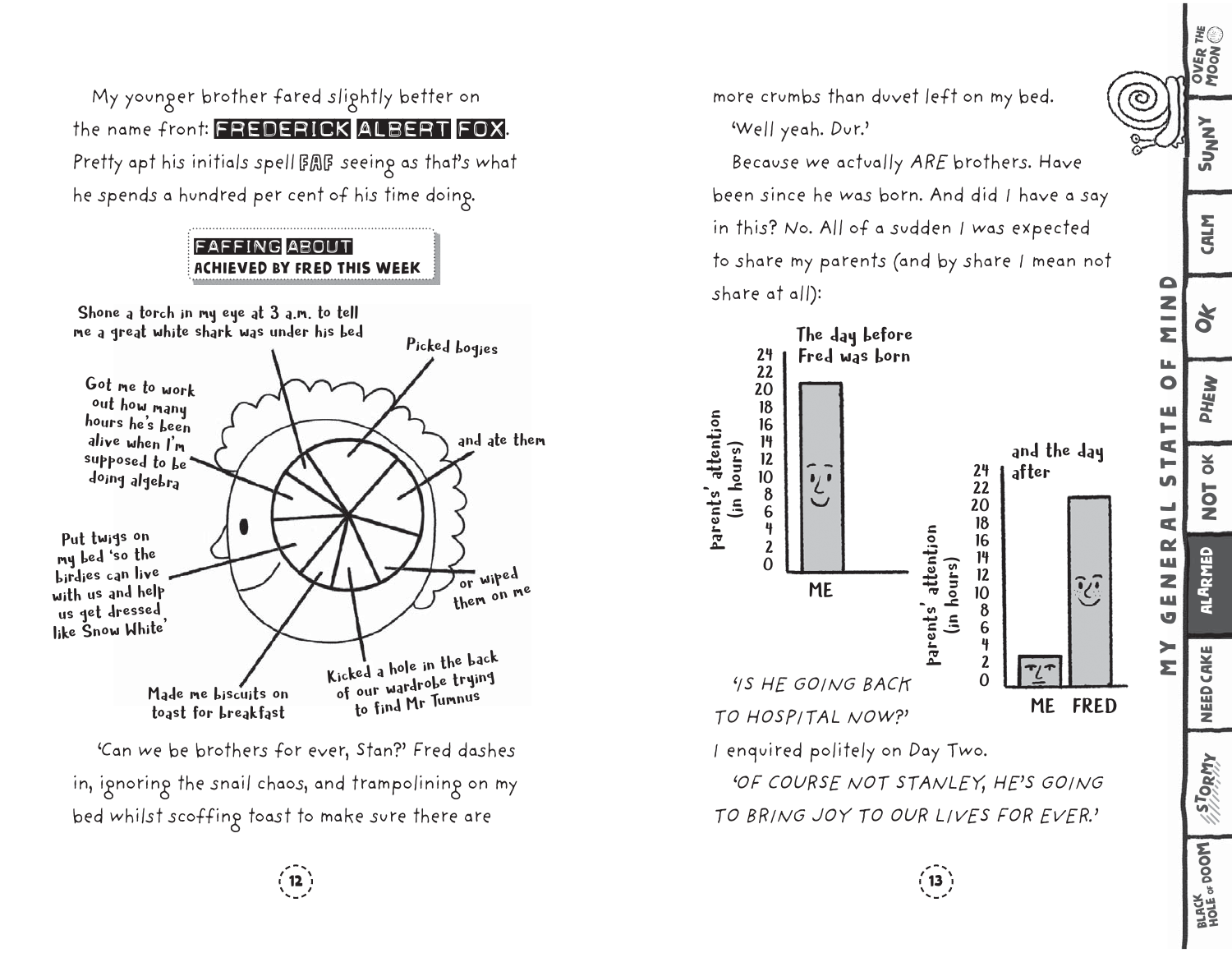OVER THE

black hole of doom

**STORM** 

## NO **YES** JOY NOT JOY ARE THERE SNAILS UNDER YOUR BED? Joy Flow Chart

Mum holds up the missing salad that's been stashed under my bed with a slug still attached. 'Snails I can cope with, but slugs—what were you thinking, Fred?'

'Squelchy didn't want to be left alone in the puddle,' he pouts.

'Squelchy's going to wish he still WAS in the puddle after I've finished with him. Now go fetch your father from the garden,' Mum orders.

While Fred's out of the room I decide to take advantage of the situation. If you're ever going to ask your parents for anything, do it when your younger bruv infests your room with snails.

'Things I have to put up with eh?' I tut. 'And he

destroyed the DEATH STAR last night.'

Obviously not the ACTUAL imperial battle station a long time ago in a galaxy, far, far away, but my Lego version.

'I know, pea-pod,' Mum draws me in for a hug. 'But we'll soon fix it.'

I admire my mother's optimism but there's nothing north of the basement.

'Soooo, I was wondering . . .' I take a deep breath. 'Can I have a telescope? Because you've got Mum o'clock and Dad's got his shed, while I'm still upstairs with Fred and his bogies. It's the least I deserve.'

<sup>I</sup>'ve been after a telescope since I was a small-year-old. I thought I'd got one at the age of seven, when I excitedly opened a present from my parents. Turned out to be a crazy golf set.

15

'Is it sensible to keep Fred and a telescope in the same room?' asks Mum, leaning her head on mine. 'A house of inexpensive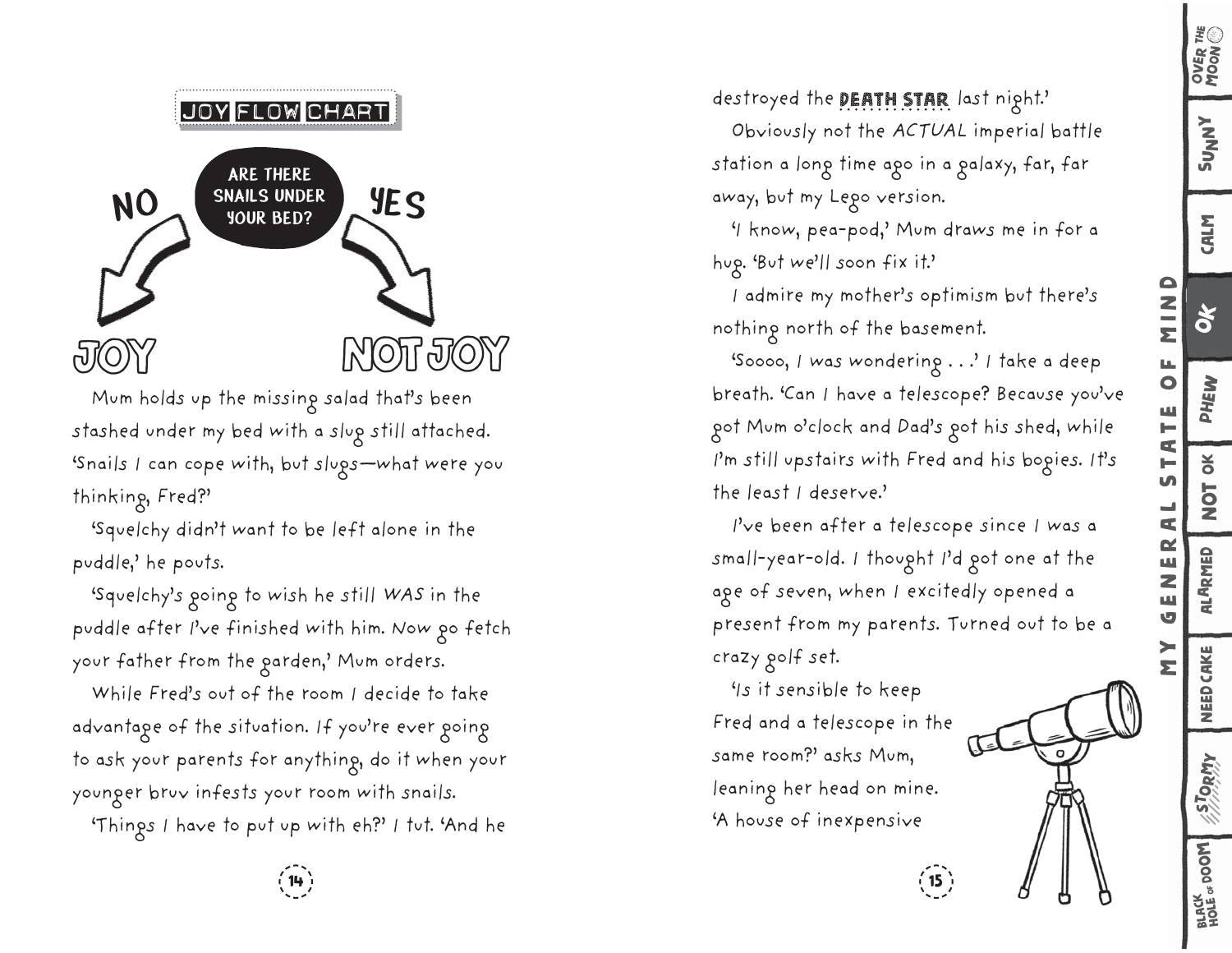the **OVER** moon  $\succeq$  $\mathsf{z}$ n u ທ<sub>ີ</sub> calm  $\bullet$ my general state of mind  $\frac{z}{z}$ ok 里  $\overline{\mathbf{o}}$ **PHEW** щ Œ not ok H **Un**  $\blacksquare$  $\mathbf{\underline{\alpha}}$ **ALARMED** ЦÚ. Z  $\omega$  $S_{JQR}^{N}$ y Need cake all  $\bullet$ **NN NEED CAKE** 

BLACK DOOM

S

m

I guess she's got a point. I mean, it doesn't even have to be expensive for Fred to wreck it, as I look around and spot my papier mâché JUPITER that he squished flat with his bottom.

'Um, I'm not sure how to tell you this.' Dad is standing at the bedroom doorway with a trowel in his hand. 'But Fred's been widdling in the plant pots again. Your pansies have had it.'

'Fred!' Mum cries. 'Why can't you widdle in the toilet like normal people?'

Why indeed.

'Cos of the lav-lav snakes.' Fred twiddles the cotton dangling from his T-shirt.

'There aren't any snakes living in the toilet

waiting to bite your bum,' Mum reminds him. 'I don't know where you get these fantastical ideas from, you little monkey-flea.'



And yet it's Mum who tells us that every time we leave the loo seat up a fairy dies.

She goes to walk out of the room, but stops



Arrrrggghhhh! Get these snails out of here or Mum won't be responsible for her actions!

She always talks in the third person when she's really mad.

My parents don't get my obsession with space at all. I must have discovered it all by myself. Maybe it was when I spotted the moving point of the International Space Station and waved to the astronauts. Or found out the glinting red star of Betelgeuse will one day explode into a supernova. Or when I counted meteors on a cold December night (forty-two if you're asking).